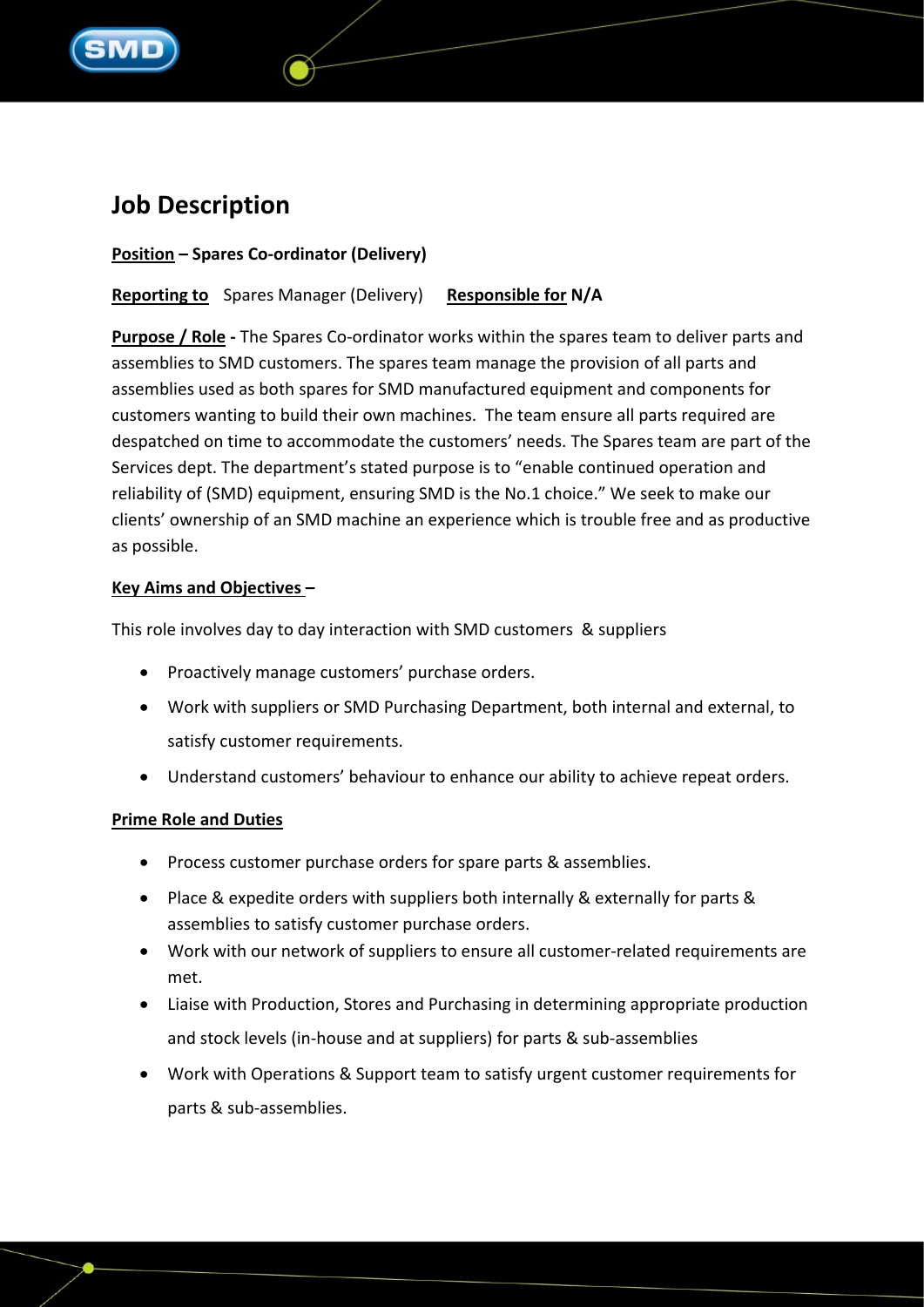- Assist other departments within SMD in the successful delivery of spares packages sold with machine design/build contracts.
- Help identify developments in customer requirements, and opportunities to improve, in order to develop the Spares function within SMD (e.g. lead times, simplified process, eCommerce.)
- Assist Regional Offices in the development of their local markets for spares.
- Facilitate the development of SMD as a significant supplier in the components' market.

## **Allied Occasional Duties**

Assist in the process of providing customer requests for quotations for spare parts & assemblies as and when required.

Seek to set prices for spare parts and assemblies that are competitive for the customer and obtain full value for SMD.

Work with engineering to resolve documentation issues associated with the delivery of spare parts and assemblies.

Work with the Sales teams to develop new products, services or packages to facilitate the expansion of the whole SMD group of businesses.

Work with all stakeholders to enhance the business processes and systems used to satisfy SMD customers.

#### **Key Internal Interfaces**

Services team / Regional Offices / Business Units / Spares ProposalTeam / Sales / Engineering / Production / Projects.

#### **Core Competences**

**Product Knowledge** A awareness of SMD equipment and the uses to which it is put by SMD's customers.

**Commercial Awareness** The ability to understand and apply commercial and financial principles, viewing issues in terms of costs, profit, budget control, markets and added value.

**External & Internal Customer Focus** The desire to put the customer first and deliver customer satisfaction.